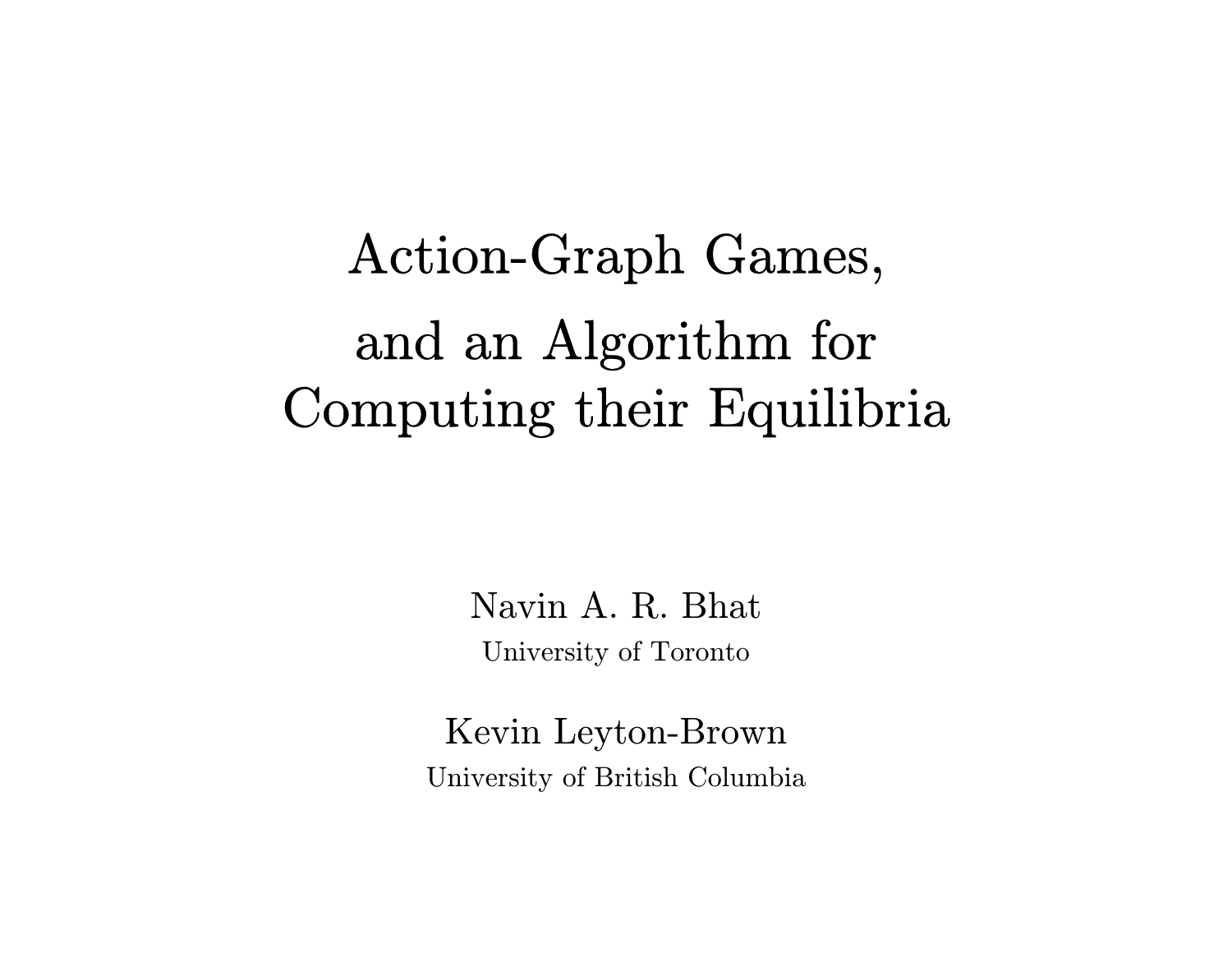#### Compact Game Representations

- $\bullet$ Extensive form: sequential structure
- • Congestion games [Rosenthal, 1973]
	- anonymity: agents' payoffs depend on numbers of other agents choosing same resources, not on individual identities;
	- additivity over resources
- • Graphical games [Kearns et al., 2001]
	- strict utility independence holds between some pairs of agents
	- $-$  leveraged for rapid computation of equilibria (e.g.) [Blum *et al.*, 2003]
- • Local-effect games [L-B & Tennenholtz, 2003]
	- context-specific independence
	- also symmetry, anonymity, monotonicity, additivity of local effects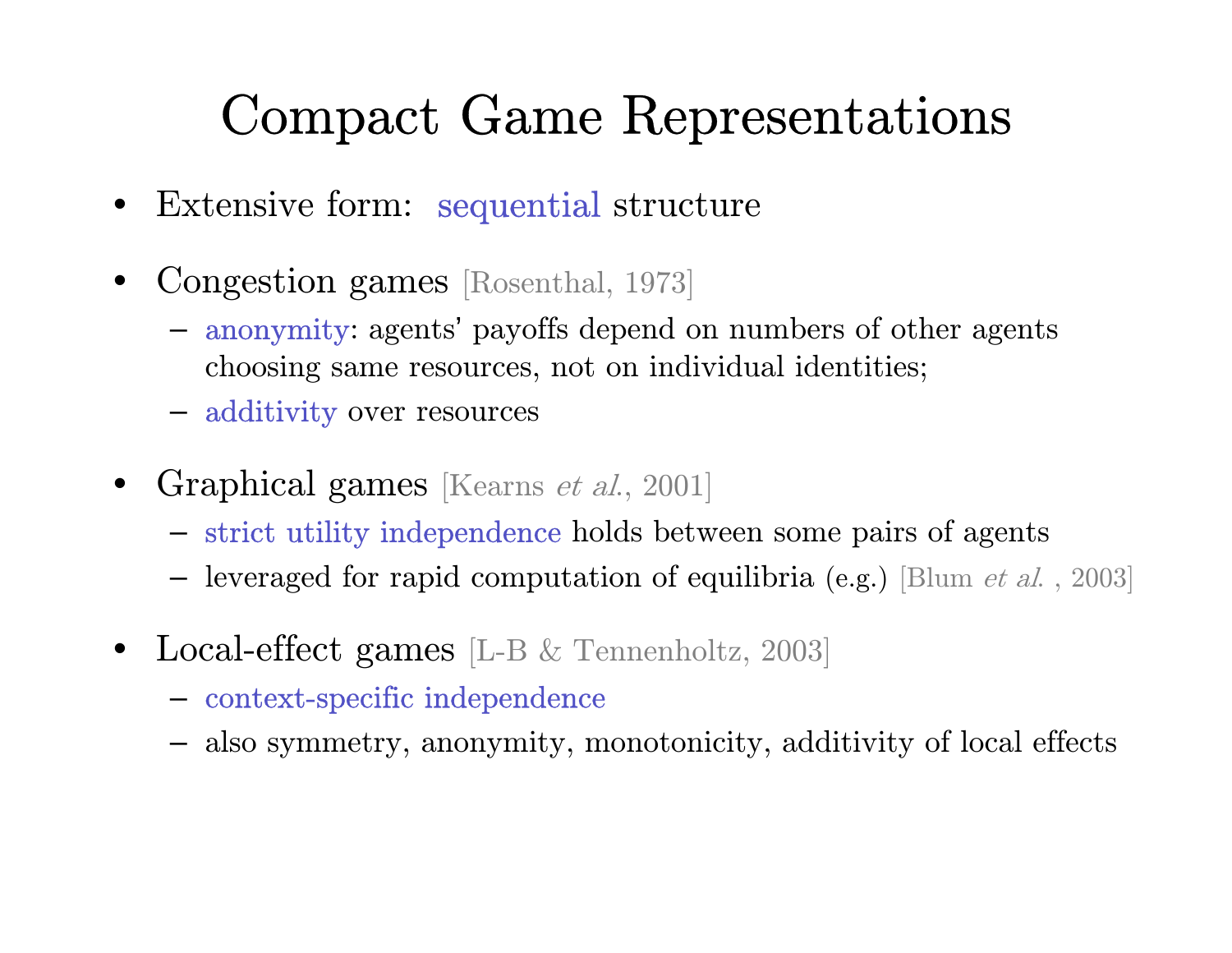### Action-Graph Games

 $AGG = \langle N, \mathbf{S}, S, \nu, u \rangle$  $N =$  set of *n* agents  $S =$  set of pure action profiles  $S_i \equiv$  action set of agent i  $\mathbf{S} \equiv \prod_{i \in N} S_i$  $S =$  set of distinct action choices  $S \equiv \bigcup_{i \in N} S_i$  $\nu =$  neighbor relation  $\nu: S \mapsto 2^S$  $u =$  utility function

 $u: S \times \Delta \mapsto \mathbb{R}$ 

 $\Delta$  = set of distributions of numbers of agents over distinct actions

**key property:**  $u$  depends only on numbers of agents who take neighboring actions



$$
N = \{1, 2, 3, 4\}; S = \{a, b, c\}
$$
  
\n
$$
S_1 = \{a, b\}; S_{2-4} = \{b, c\}
$$
  
\n
$$
\nu(c) = \{b, c\}
$$
  
\n
$$
u(c, D) = D(c) - D(b)^2
$$
  
\n
$$
e.g., D = (1, 1, 2)
$$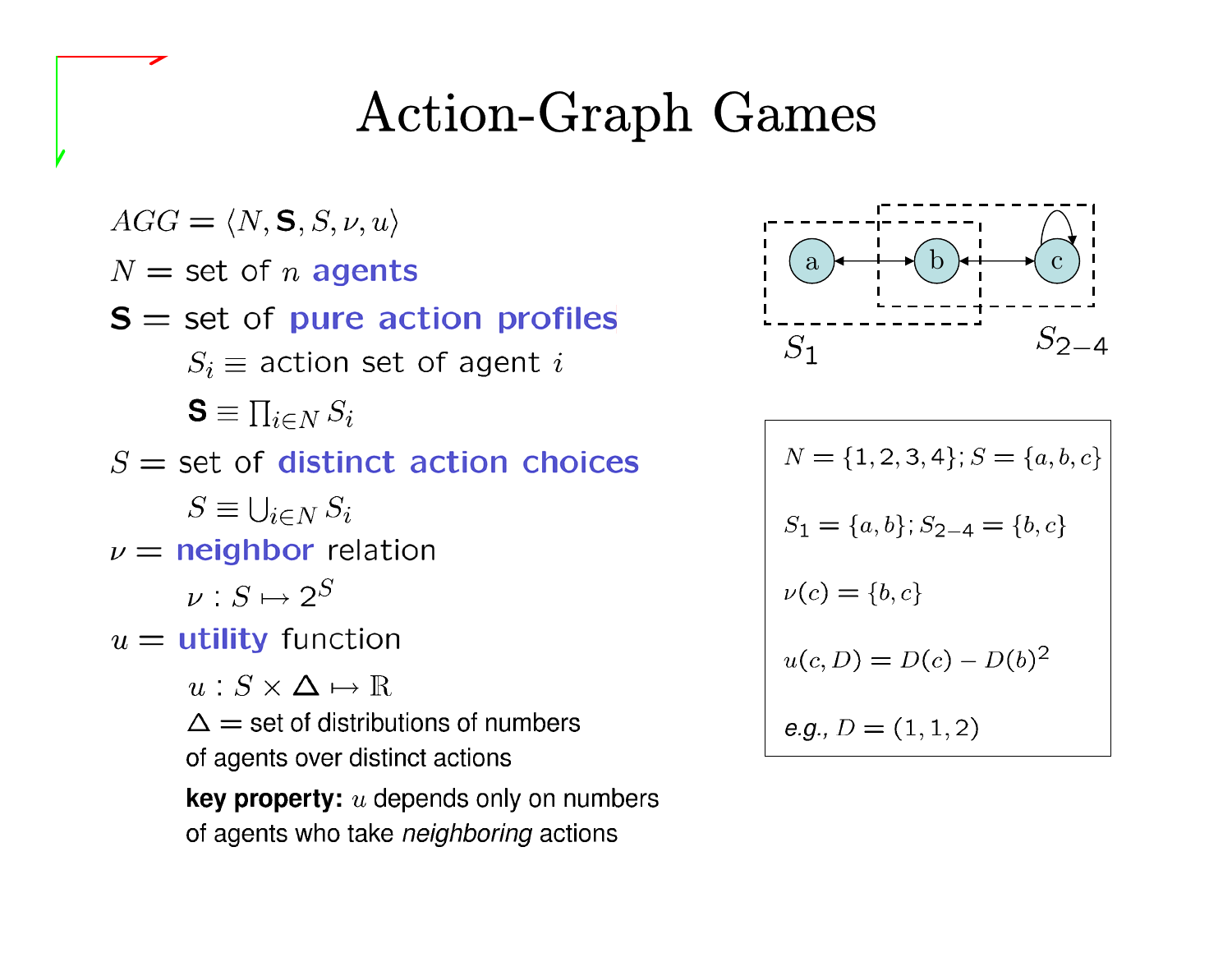#### AGGs are Fully Expressive

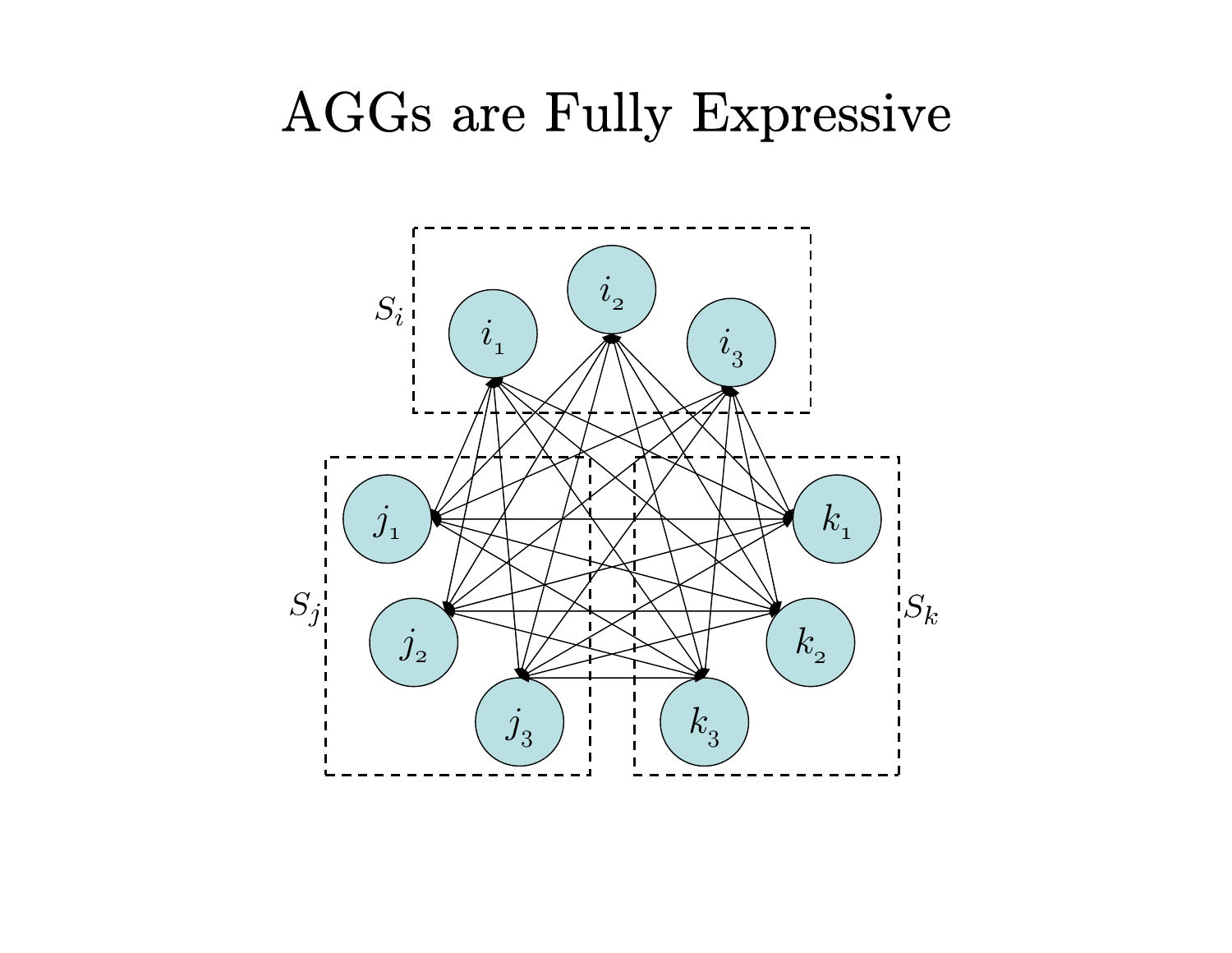#### Graphical Games as AGGs





| $\mid$ GG         | AGG                                  |
|-------------------|--------------------------------------|
| Agent node        | Action set box                       |
| ' Edge            | Bipartite graphs between action sets |
| Local game matrix | Node utility function                |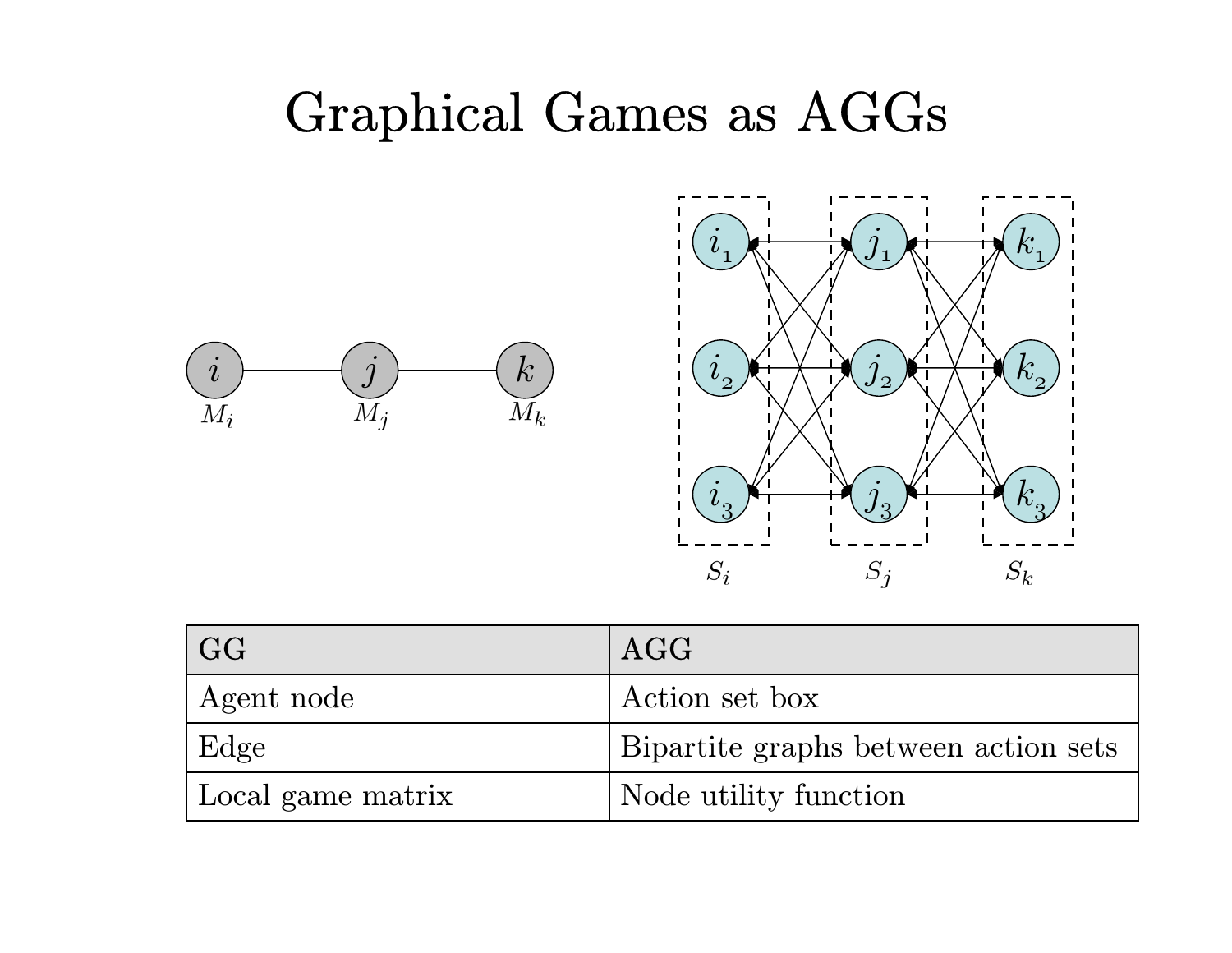## Constrained Location Problem

 $n$  vendors sell either chocolate or vanilla ice cream at one of four stations along a beach

- $-~~ n_C^{} \ {\rm chocolate}\ ({\rm C})\ {\rm vendors};$
- $n_V$  vanilla (V) vendors;
- $n_W^{}$  can sell C/V, but only on the west side.
- competition between nearby sellers of same type; synergy between nearby different types





Notes:

- $\hbox{--}$  representation independent of  $\#$  agents
- overlapping action sets
- context-specific independence without strict independence

Other examples of compact AGGs:

- Role formatio n games
- Traffic routing games
- Product placement games
- Party affiliation games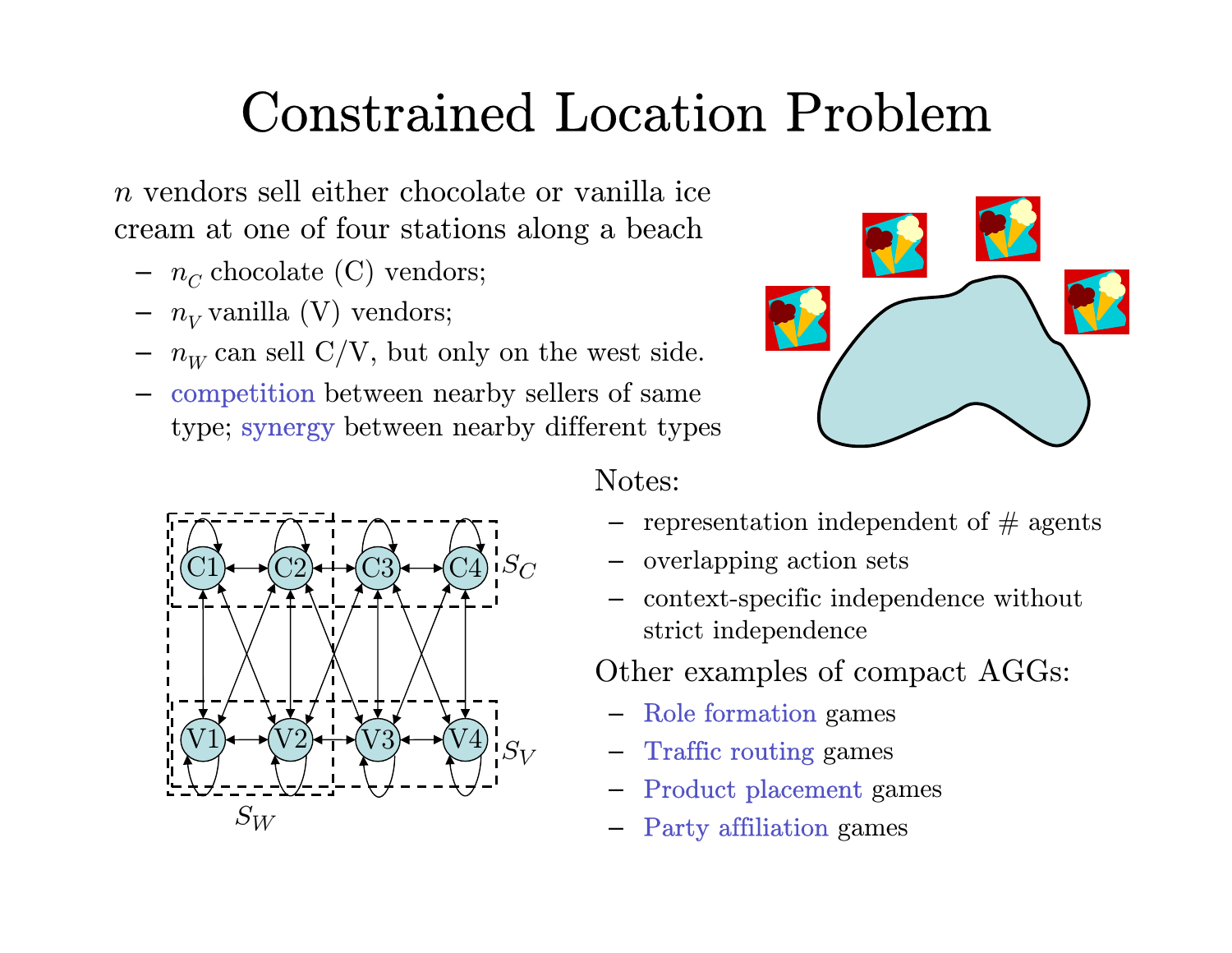## Continuation Method for Equilibria

[Govindan & Wilson, 2003]

- $V_{s_i}^i(\sigma) \equiv$  expected payoff to agent i for playing action  $s_i$ , if other agents play according to mixed-strategy profile  $\sigma$
- Deform payoff to obtain a game with known equilibrium:



- add bonus, parameterized by λ:
- Strategy improvement mapping:
	- fixed points define equilibria
- Path following:
	- $-$  Initial (σ, λ) known
	- Compute local path direction
		- $\nabla$ V is bottleneck computation
	- Take small step along path; repeat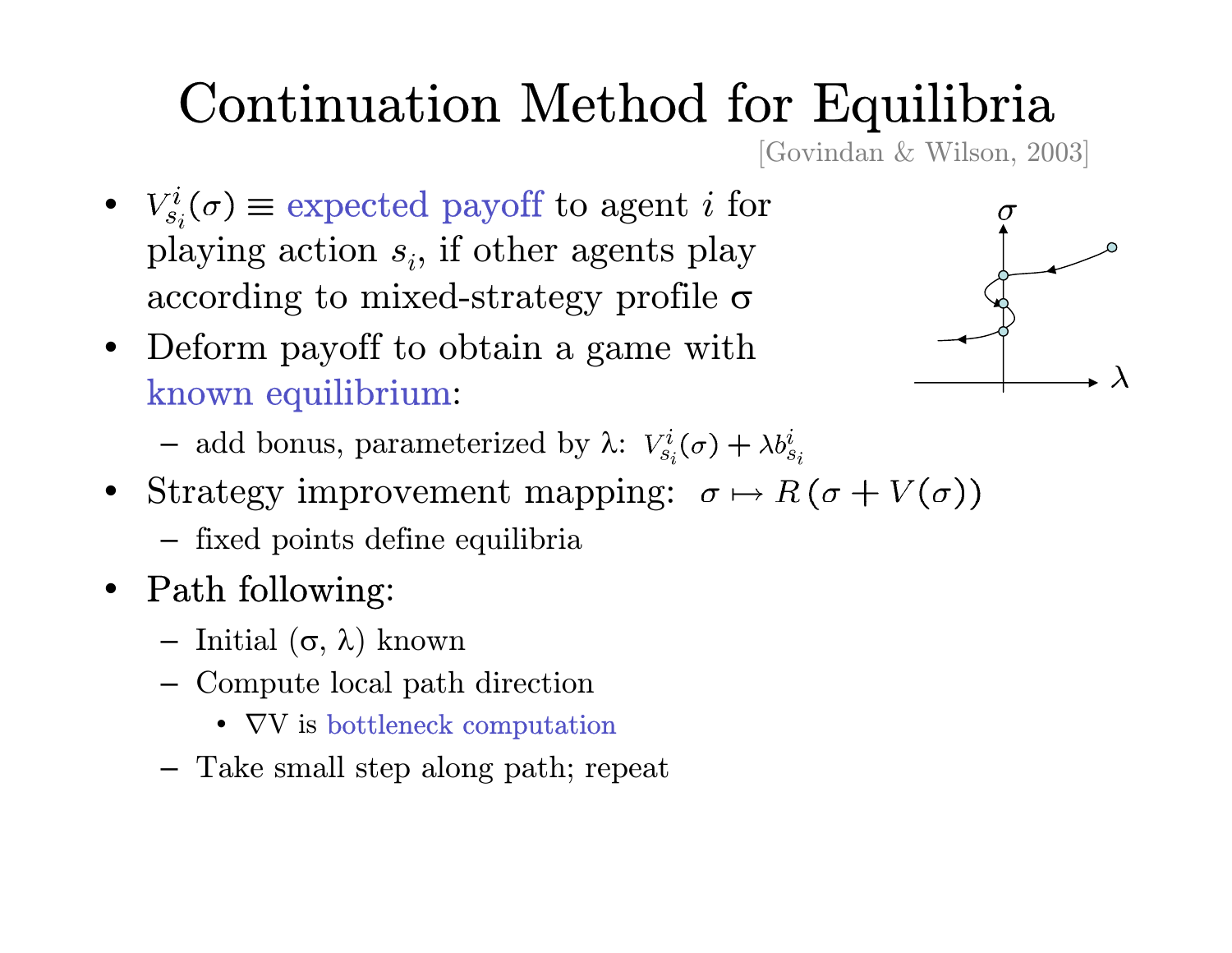#### Payoff Jacobian

$$
\frac{\partial V_{s_i}^i(\sigma_{-i})}{\partial \sigma_{i'}(s_{i'})} \equiv \nabla V_{s_i,s_{i'}}^{i,i'}(\overline{\sigma})
$$
\n
$$
= \sum_{\overline{\mathbf{s}} \in \overline{\mathbf{S}}} u_i(s_i, s_{i'}, \overline{\mathbf{s}}) Pr(\overline{\mathbf{s}} | \overline{\sigma})
$$
\n
$$
(\overline{\mathbf{s}} \equiv -\{i, i'\})
$$

Computational complexity:

•

Other applications of this Jacobian:

- $\bullet$ • Iterated Polymatrix Approximation (IPA)
	- a quick start for the continuation method
- •• Gradient for policy search multiagent RL algorithms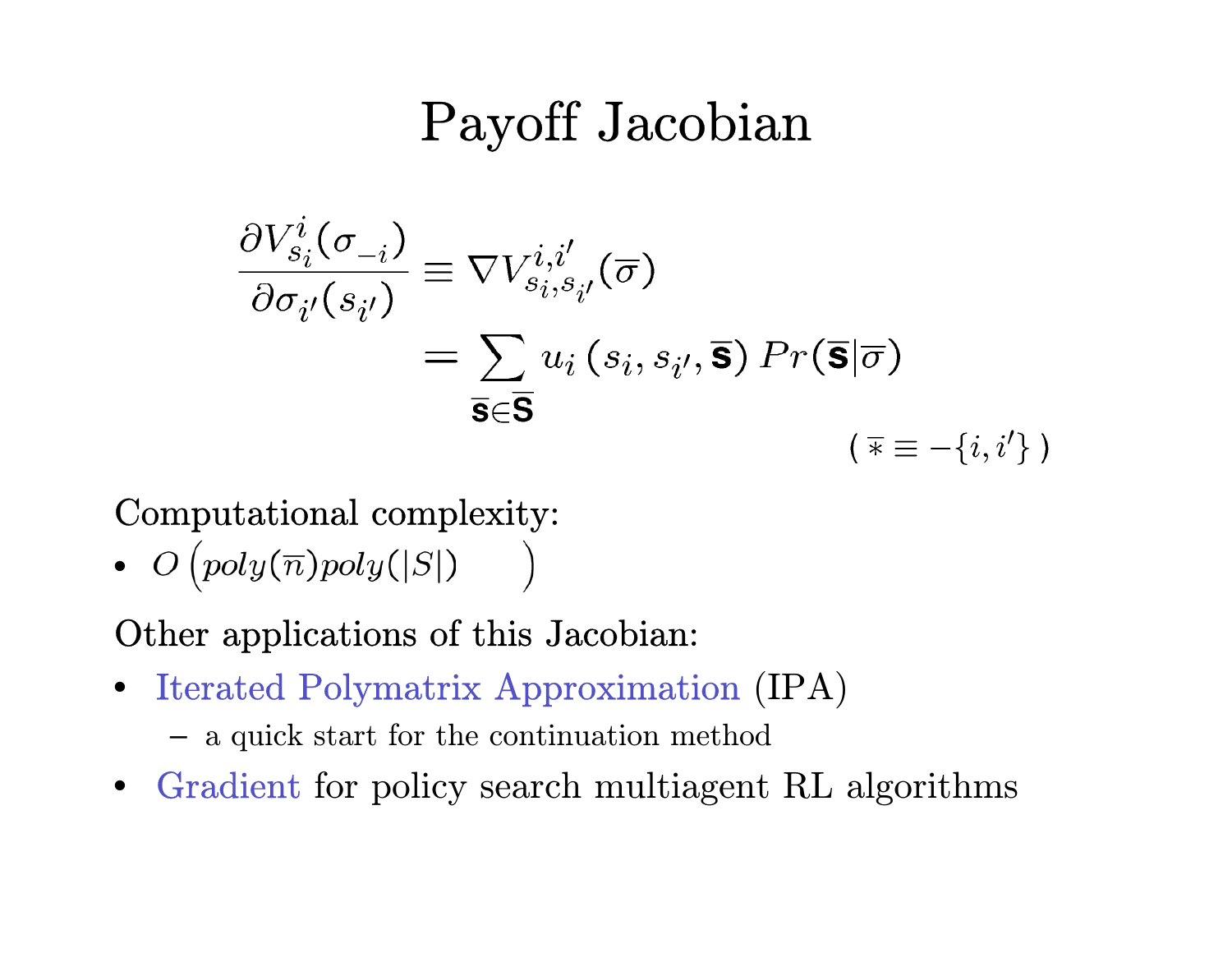### Projection

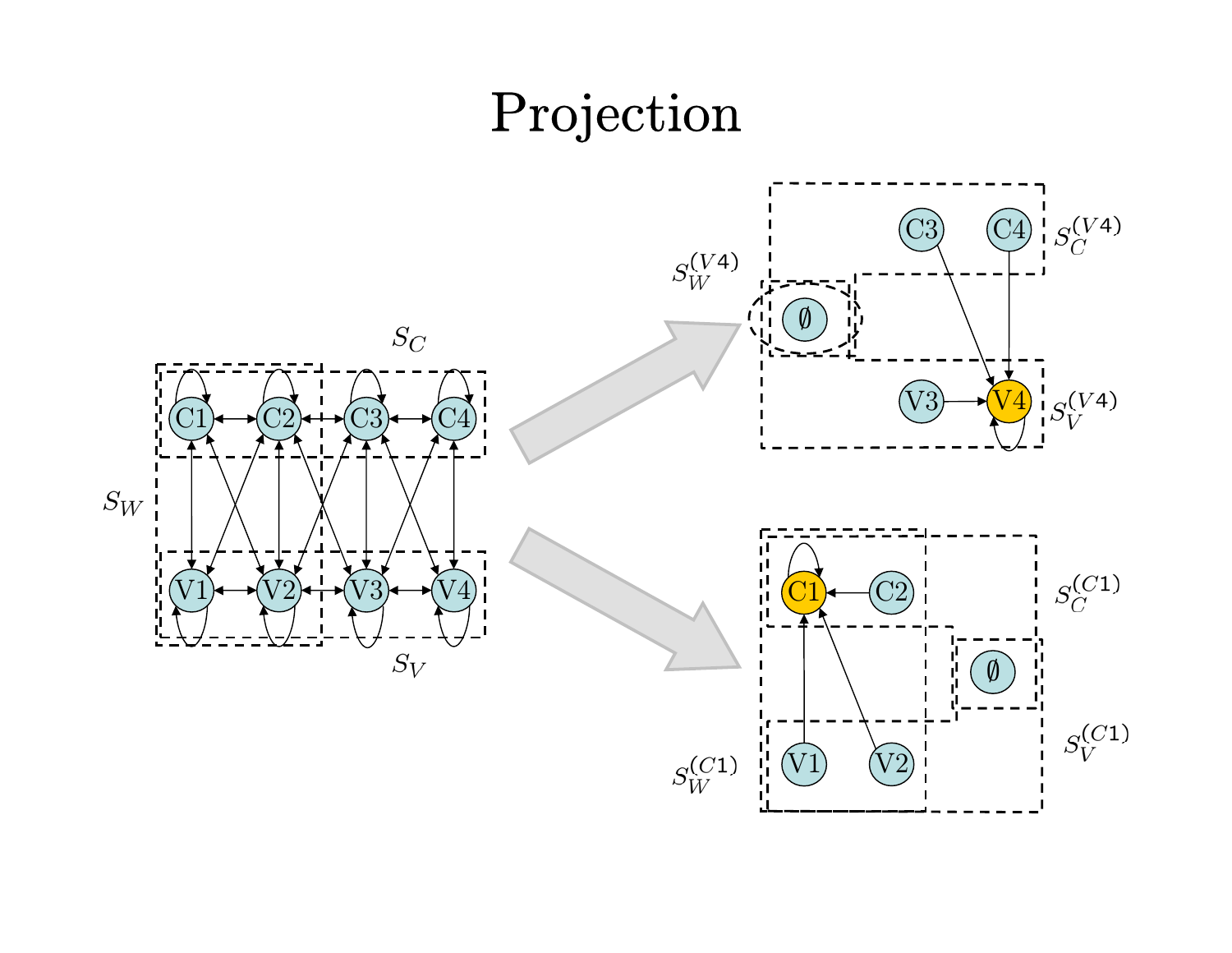### AGG Jacobian for Arbitrary Equilibria

- $\bullet$  Projection captures context-specific independence and strict independence
- •Writing in terms of the distribution captures anonymity

$$
\nabla V_{s_i,s_{i'}}^{i,i'}(\sigma)
$$
\n
$$
= \sum_{\overline{D}^{(s_i)} \in \overline{\Delta}^{(s_i)}} u\left(s_i, \mathcal{D}\left(s_i, s_{i'}, \overline{D}^{(s_i)}\right)\right) \Pr\left(\overline{D}^{(s_i)} | \overline{\sigma}^{(s_i)}\right);
$$

$$
Pr\left(\overline{D}^{(s_i)}|\overline{\sigma}^{(s_i)}\right) = \sum_{\overline{\mathbf{S}}^{(s_i)} \in \mathcal{S}\left(\overline{D}^{(s_i)}\right)} Pr\left(\overline{\mathbf{S}}^{(s_i)}|\overline{\sigma}^{(s_i)}\right)
$$

 $\kappa^{(s)} \equiv$  projection with respect to action s  $\overline{\ast} \equiv -\{i, i'\}$  $S(D)$  = class of D, i.e. set of pure action profiles corresponding to D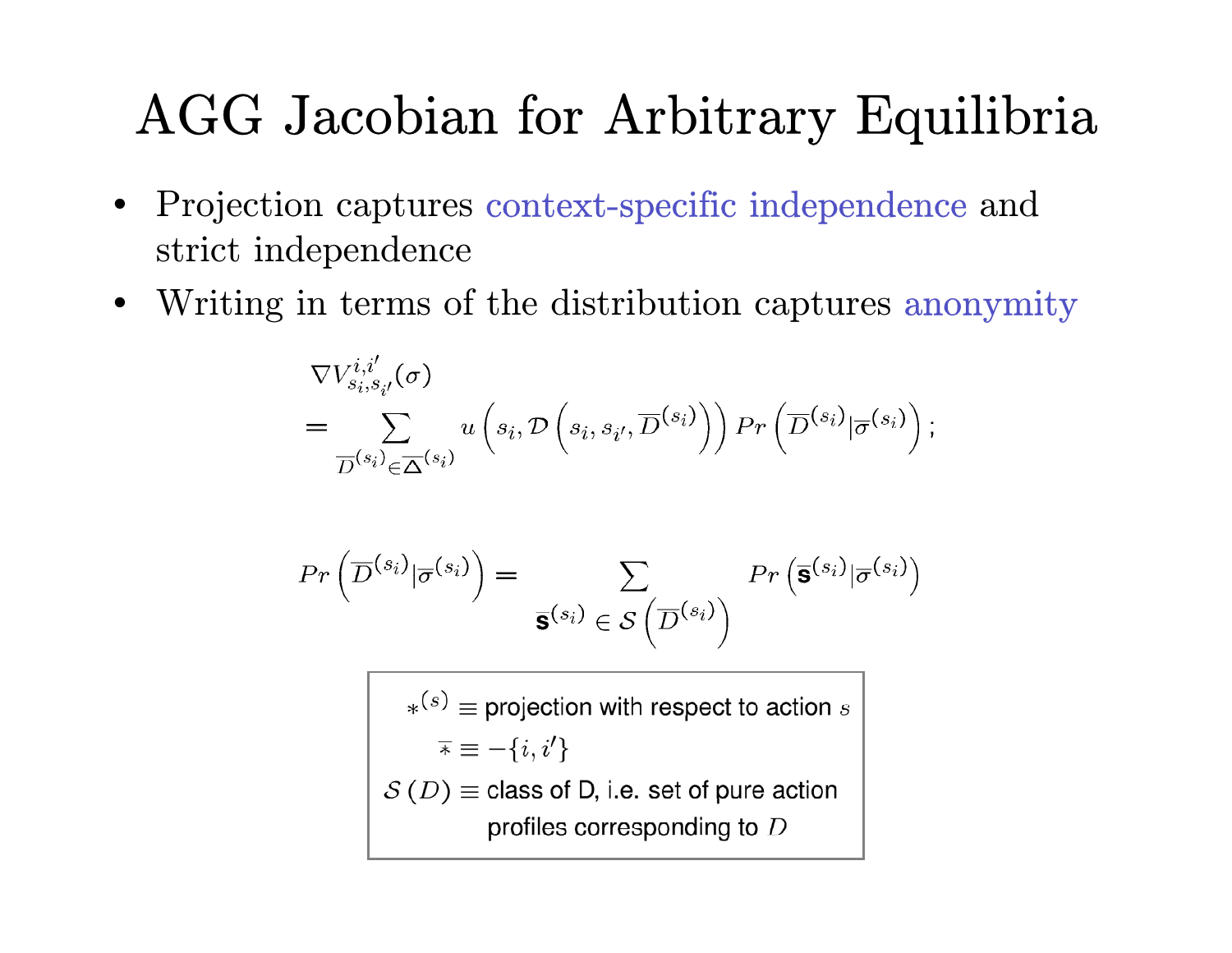#### AGG Jacobian for Arbitrary Equilibria

**Theorem 1** Computation of the Jacobian for an arbitrary actiongraph game with maximum indegree  $I$  takes time that is  $O((\mathcal{I} + 1)^{\overline{n}} poly(\overline{n}) poly(|S|)).$ 

• Exponential speedup vs. GW:

**Corollary 1** For a graphical game encoded as an AGG, if f is the maximum family size and  $\alpha$  is the maximum number of actions available to each agent, the Jacobian can be computed in time that is  $O(poly(\alpha^f) poly(\overline{n}) poly(|S|)).$ 

• Same exponential speedup as Blum *et. al.* for computing the Jacobian for a graphical game using an explicit graphical game representation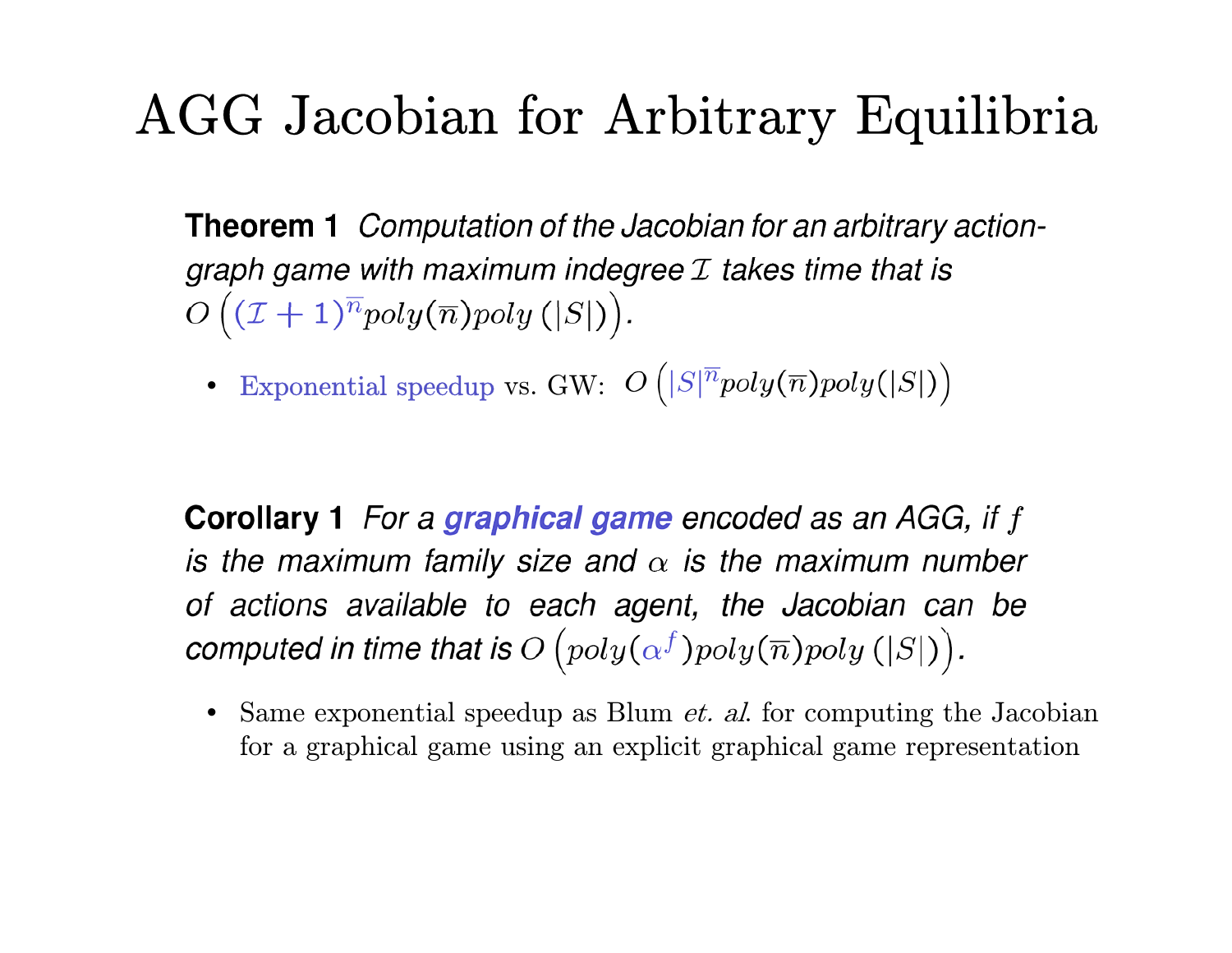### Symmetric Equilibria

- Symmetric games are important  $-$  AGGs are symmetric when  $\forall i, S_i = S$
- • Nash [1951] proved all symmetric games have symmetric mixedstrategy equilibria:  $\forall i, \, \sigma_i \equiv \sigma^*$ 
	- Jacobian simplifies because elements are agent-independent
- • Continuation method:
	- seed with a symmetric equilibrium of the perturbed game
	- Jacobian is agent-independent
	- path traces to symmetric equilibrium of game of interest

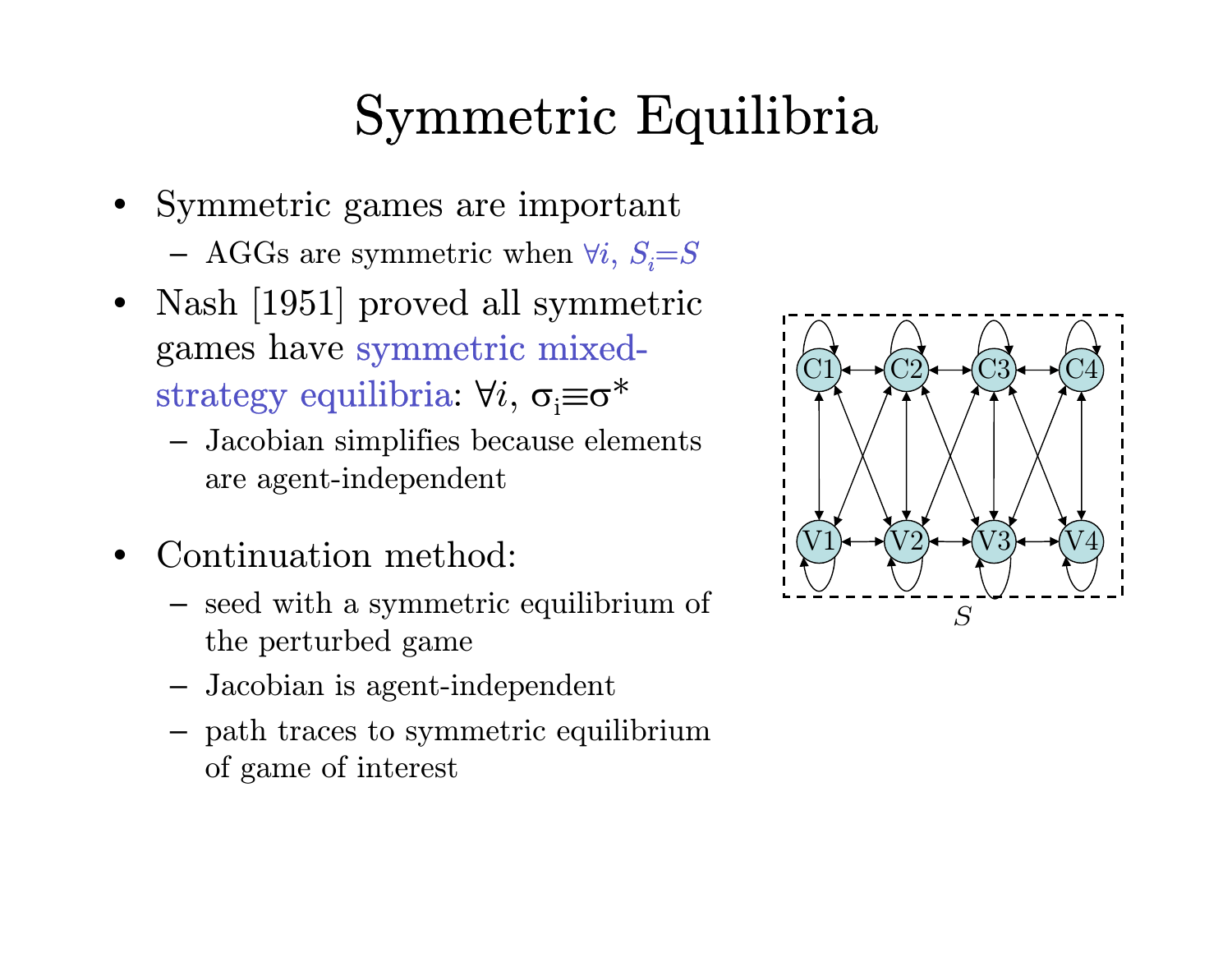#### Symmetric AGG Jacobian

- All pure action profiles giving rise to the same distribution of agents are equally likely, so  $Pr(\overline{D}^{(s_i)} | \overline{\sigma}^{(s_i)})$  is just times the number profiles that achieve
	- number of profiles: multinomial coefficients on projected graph
- Jacobian: sum over space
	- space of projected distributions is polynomial-sized (number of combinatorial compositions)

**Theorem 2** Computation of the Jacobian for symmetric actiongraph games takes time that is  $O(poly(\overline{n}^{\mathcal{I}})poly(|S|)).$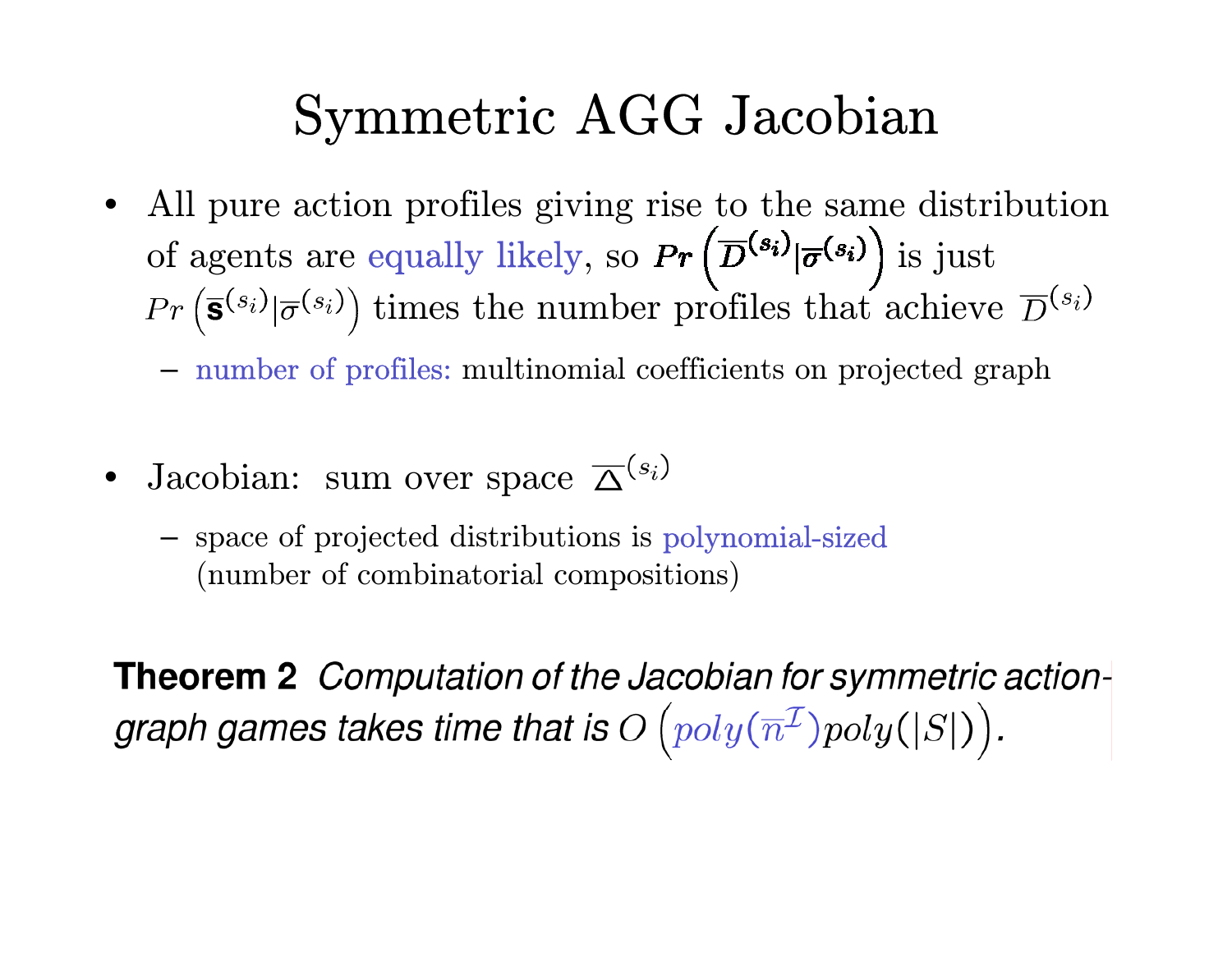

Given a 1 GFLOP computer, solve Jacobian for:

 $10 \text{ agents:} \ \text{GW} \sim 1 \ \text{hr};$  $1 \text{ hr:} \quad \text{GW } 10 \text{ agents};$